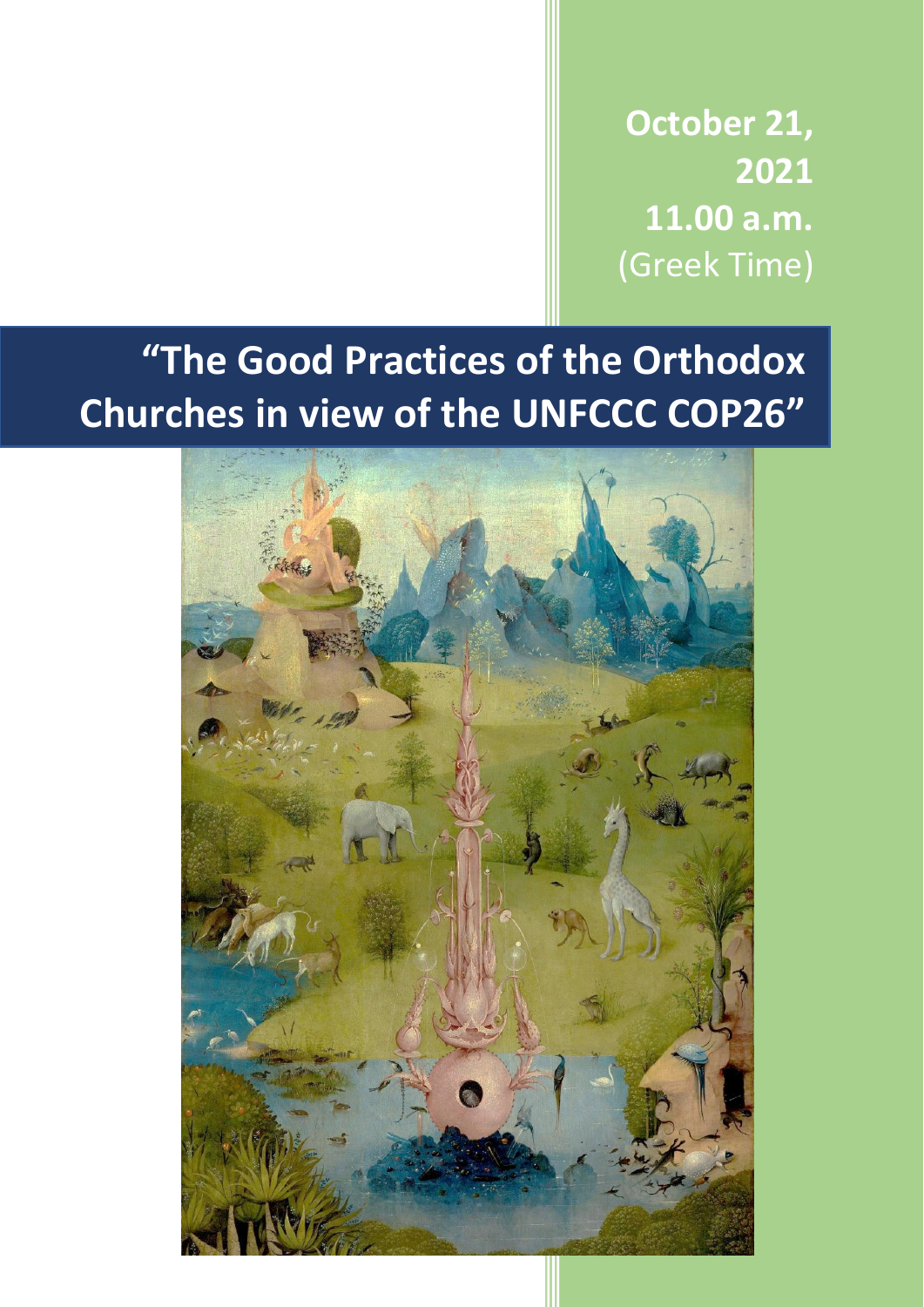### **On line-conference program**

## **Organized by the Volos Academy for Theological Studies in cooperation with WWF Greece**

#### **11.00-11.05: Opening of the conference-Moderators**

**Dr. Nikolaos Asproulis**, Deputy Director, Volos Academy for Theological Studies, Lecturer, Hellenic Open University

**Theodota Nantsou**, Head of Policy WWF Greece

#### **11.05-11.20: Welcome Greetings**

**Margaritis Schinas**, Vice-President for Promoting our European Way of Life, European Commission (video)

Archbishop of Athens and All Greece **Hieronymos II**

Metropolitan of Demetrias and Almyros **Ignatios**

#### **Good Practices of the Orthodox Churches around the World: Study cases, problems, challenges**

#### **11.20-11.55: Greece**

**Rev. Dr. Amfilochios Miltos**, (Priest-in-Charge at Evangelistria Parish Church, New Ionia - Volos, Greece, pilot parish of the project 'Green Parish and parallel activities' of the Volos Academy for Theological Studies): "Green parish: A journey starts."

**Dr. Antonis Kalogerakis**, (Head of the Institute of Theology & Ecology-Dept. of the Orthodox Academy of Crete): "The Ethical Duty of Sustainability: Good Practices by the Orthodox Academy of Crete (OAC)."

**Sister Theochariti**, (Holy Patriarchal and Stavropegic Monastery of Chrysopigi, Chania, Crete), "Orthodox monasticism and sustainability - Holy Patriarchal and Stavropegic Monastery of Chrysopigi."

#### **11.55-12.10: Break**

#### **12.10-12.20: Serbia**

**Kalmar Zvezdan**, (Coordinator of a program on climate change, Center for ecology and sustainable development - CEKOR): "The Eucharistic nature of societal change necessary to tackle Climate change."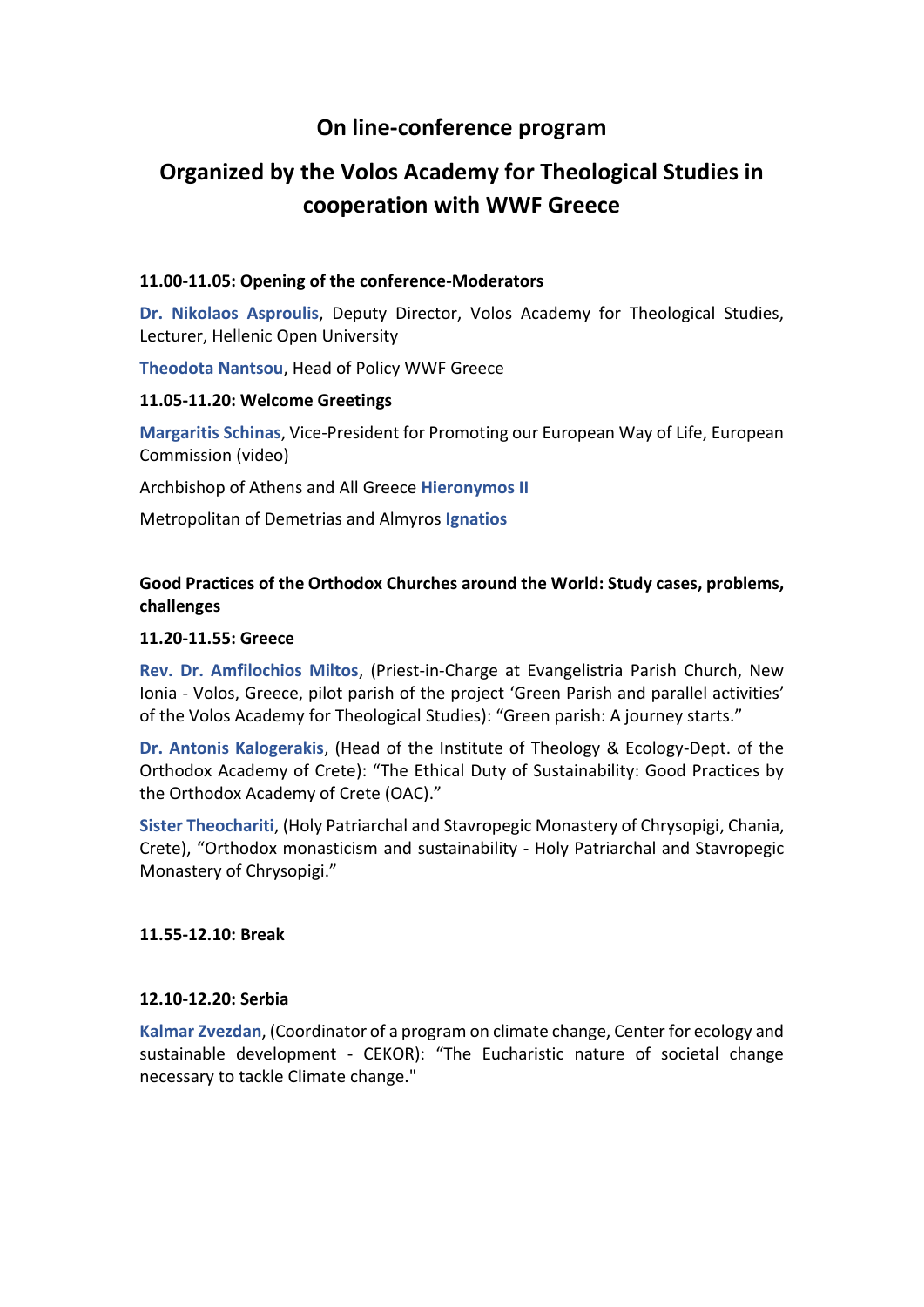#### **12.20-12.30: Bulgaria**

**Ass. Prof. Dr. Kostadin Nushev**, (Theological Faculty, University of Sofia): "Environmental education, official positions and good practices related to the climate crisis in the context of the Bulgarian Orthodox Church."

#### **12.30-12.50: Romania**

**Dr. Ionut Biliuta**, (Researcher 'Gheorghe Sincai' Institute for Social Sciences and the Humanities Romanian Academy): "Un-Orthodox Ecology: Theological and Pastoral Responses to the Ecological Challenge in the Contemporary Romanian Orthodoxy."

**Rev. Cezar Marksteiner-Ungureanu**, (priest of the Romanian Orthodox Church in Austria and PhD candidate of the University of Austria): "Ecology in the Orthodox Romanian Church: An (open) challenge?"

#### **12.50-13.00: Ukraine**

**Rev. Prof. Volodymyr Vakin**, (priest of the Autocephalous Orthodox Church in Ukraine and Rector of the Volyn Orthodox Theological Academy): "Ecological initiatives of the Volyn Orthodox Theological Academy of the Orthodox Church of Ukraine."

#### **13.00-13.15: Break**

#### **13.15-13.25: United Kingdom (UK)**

**Dr. Elizabeth Theokritoff**, (Associate Lecturer, Institute of Orthodox Christian Studies in Cambridge): "'Green' Christian initiatives in the British Isles - some pointers for the Orthodox."

#### **13.25-13.35: United States of America (USA)**

**Rev. Dr. Nicolas Kazarian**, (Director, Department of Inter-Orthodox, Ecumenical and Interfaith Relations, Greek Orthodox Archdiocese of America and Professor at Saint Serge Orthodox Theological Institute): "Greening the Parish: Answering to the Green Patriarch's Call."

#### **Appendix: A survey**

#### **13.35-13.45: The Greek public opinion on the climate crisis**

**Dr. Miltiadis Lazoglou**, (Head of Policy, Society for the Environment and Cultural Heritage, Project Manager LIFE IP AdaptInGR): "The beliefs, opinions and knowledge of Greek citizens about the phenomenon of climate change and the need to adapt to the new climate conditions: The case of the Region of Thessaly."

#### **13.45-14.00: Conclusions-End of Conference**